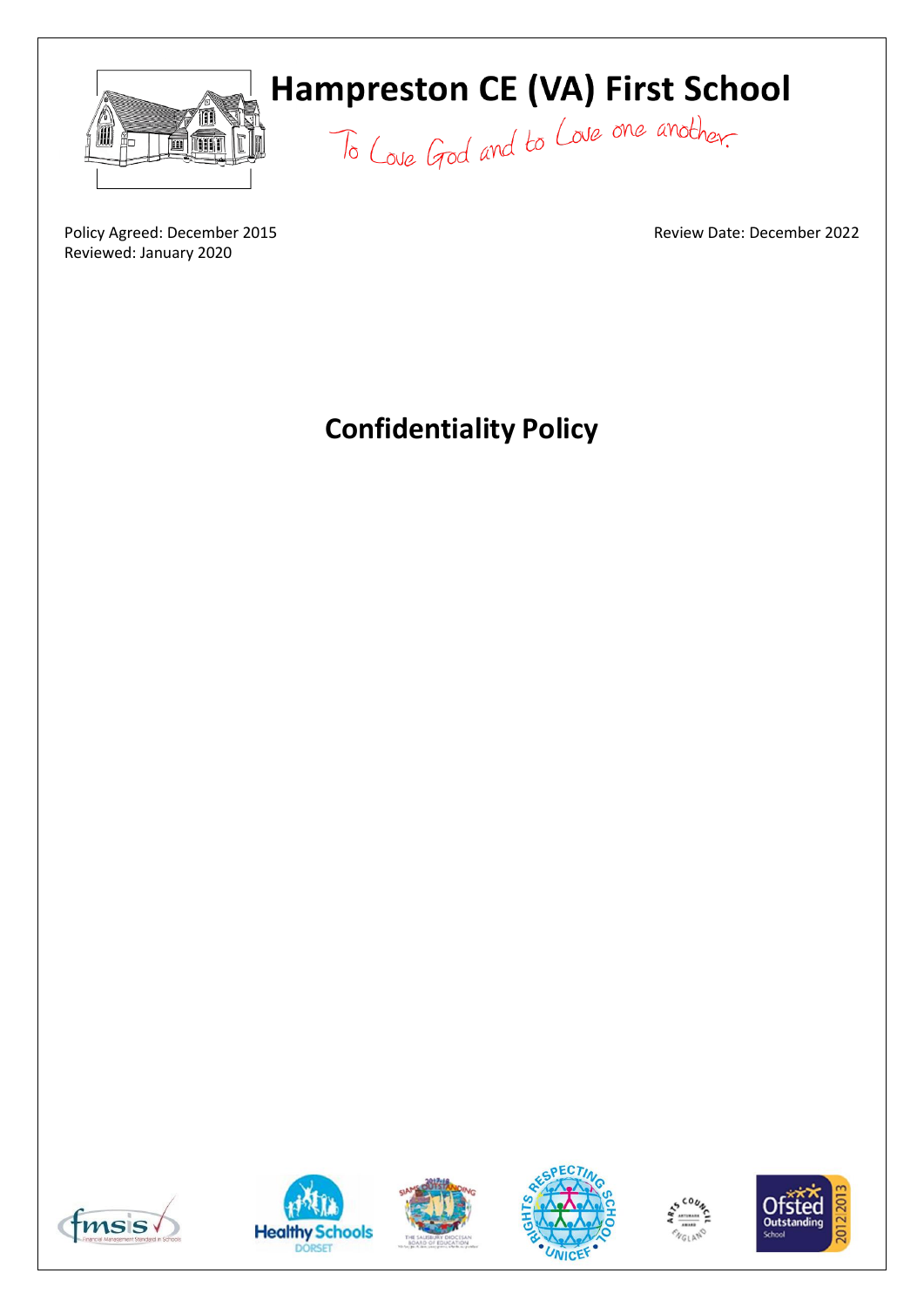# Rationale and statement on the importance of confidentiality

#### **At Hampreston CE VA First School we believe that:**

• The safety, well-being and protection of our pupils are the paramount consideration in all decisions staff at this school make about confidentiality. The appropriate sharing of information between school staff is an essential element in ensuring our pupils well-being and safety.

• It is an essential part of the ethos of our school that trust is established to enable pupils, staff, and parents/carers to seek help both within and outside the school and minimise the number of situations when personal information is shared to ensure pupils, staff are supported and safe.

• Issues concerning personal information, including information about sex, relationships and other personal matters, can arise at any time.

• The duty of confidentiality applies to every person in the school/setting regardless of age.

• Everyone in the school community needs to know the limits of confidentiality that can be offered by individuals within the school community so they can make informed decisions about the most appropriate person to talk to about any health, sex and relationship or other personal issue they want to discuss.

• The school's attitude to confidentiality is open and easily understood and everyone should be able to trust the boundaries of confidentiality operating within the school.

• The school will follow its child protection procedures which are adopted by the governing body and modelled on the Pan Dorset Safeguarding Procedures.

## **The principles we follow at Hampreston CE VA First School are that in all cases we will:**

• Ensure the time and place are appropriate for discussions which may be personal and sensitive; when they are not, we reassure the child that we understand they need to discuss something very important and that it warrants time, space and privacy.

• For children: See the child - normally (and always in cases of neglect, or abuse) before the end of the school day. More serious concerns must be reported immediately to ensure that any intervention necessary to protect the child is accessed as early as possible.

- For adults: See the person normally before the end of the day.
- Tell the child/adult that we cannot guarantee confidentiality if we think they have or will:
	- hurt themselves
	- hurt someone else or if they tell us that someone is hurting them or others
	- or if they have committed a criminal offence
- Not interrogate the child/adult or ask leading questions.
- Not put children/adults in the position of having to repeat distressing matters to several people.
- Inform the child/adult first before any confidential information is shared, with the reasons for this.
- Encourage a pupil, whenever possible to confide in his/her own parents/carers.

# Involvement of the staff, pupils, parents and the wider community in developing this confidentiality policy

A working group consisting of representatives of staff, pupils, parents, carers and governors established the draft of this policy. A wide consultation has taken place with the whole school community, including our partner agencies and their feedback taken on board. The final policy was agreed by the Senior Leadership Team and the school's Governing Body, and has been widely disseminated to staff, pupils, parents and carers and partner agencies. It forms part of the induction of all new staff, including voluntary staff and is reviewed every 2 years.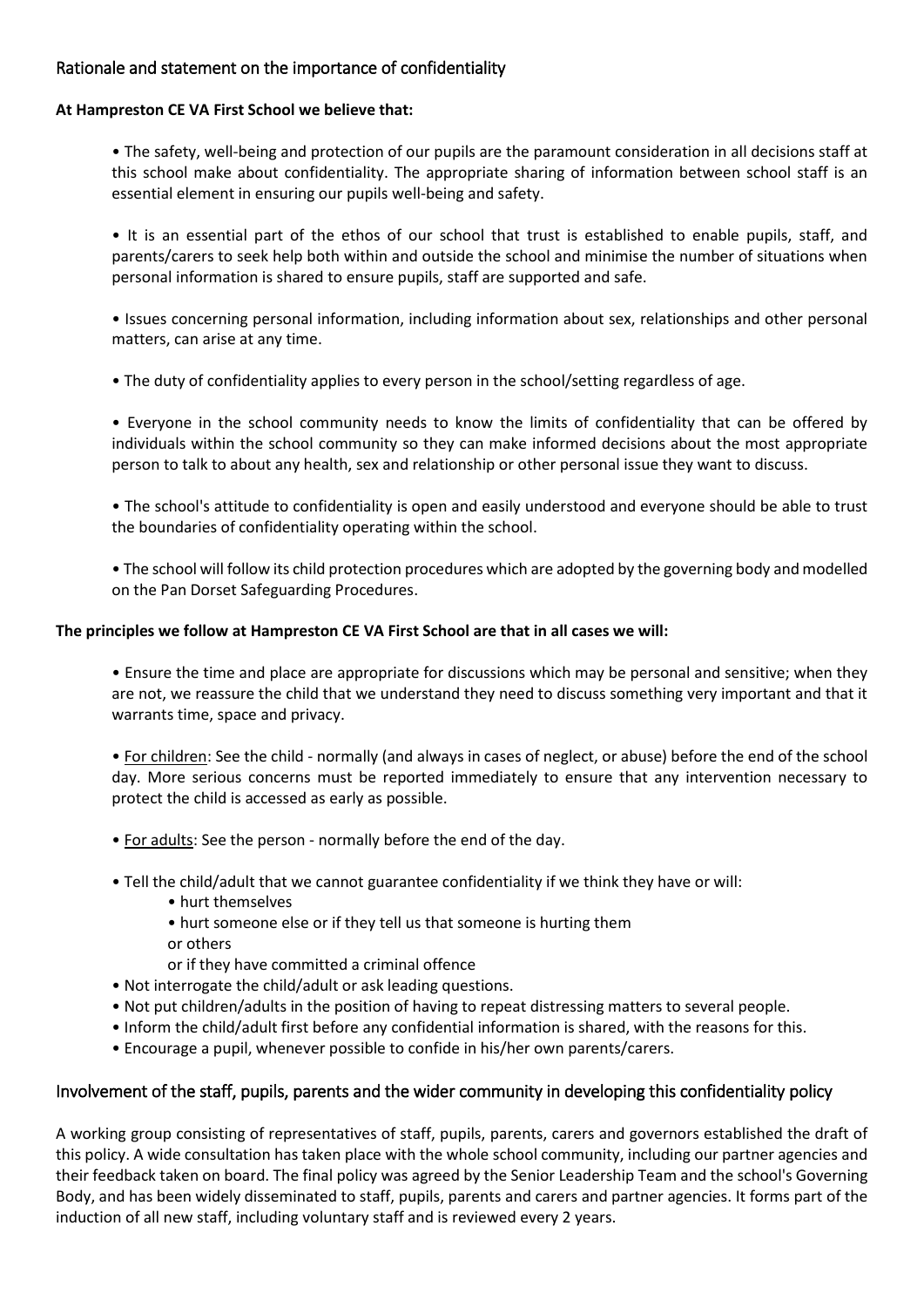## **Definition of Confidentiality**

The dictionary definition of confidential is "something which is spoken or given in confidence; private, entrusted with another's secret affairs"

When speaking confidentially to someone the confider has the belief that the confidant will not discuss the content of the conversation with another. The confider is asking for the content of the conversation to be kept secret. Anyone offering absolute confidentiality to someone else would be offering to keep the content of his or her conversation completely secret and discuss it with no one.

In practice there are few situations where absolute confidentiality is offered in **Hampreston CE VA First School**. We have tried to strike a balance between ensuring the safety, well-being and protection of our pupils and staff, ensuring there is an ethos of trust where pupils and staff can ask for help when they need it and ensuring that when it is essential to share personal information safeguarding procedures and models of good practice are followed.

This means that in most cases what is on offer is limited confidentiality. Disclosure of the content of a conversation could be discussed with professional colleagues but the confider would not be identified except in certain circumstances.

## **The principle of confidentiality**

**.** 

The general rule is that all staff <sup>1</sup>should make clear that there are limits to confidentiality, at the beginning of the conversation, or as soon as the issue arises during a conversation. These limits relate to ensuring childrens' safety and well-being. The pupil or adult (confider) will be informed when a confidence has to be broken for this reason and will be encouraged to do this for themselves whenever this is possible.

Different levels of confidentiality are appropriate for different circumstances.

# **1. In the classroom in the course of a lesson given by a member of teaching staff or an outside visitor, including health professionals.**

Careful thought needs to be given to the content of the lesson, setting the climate and establishing groundrules to ensure confidential disclosures are not made. It should be made clear to everyone involved in the lesson that this is not the time or place to disclose confidential, personal information. An example of setting ground rules to avoid personal disclosures or to manage them if they arise is included later in this policy.

When a health professional is contributing to a school health education programme in a classroom setting, s/he is working with the same boundaries of confidentiality as a teacher.

# **2. One to one disclosures to members of school staff (including voluntary staff).**

It is essential all members of staff know the limits of the confidentiality they can offer to pupils, parents/carers and other staff and any required actions and sources of further support or help available for the confider and for the confidant within the school and from other agencies, where appropriate.

All staff at this school encourage pupils to discuss difficult issues with their parents or carers, and vice versa. However, the needs of the pupil are paramount and school staff will not automatically share information about the pupil with his/her parents/carers unless it is considered to be in the child's best interests.

(Note: That is, that when concerns for a child or young person come to the attention of staff, for example through observation of behaviour or injuries or disclosure, however insignificant this might appear to be, the member of staff should discuss this with the DSL Mr Tim WIlliams, as soon as is practically possible. More serious concerns must be reported immediately to ensure that any intervention necessary to protect the child is accessed as early as possible. Please see the school child protection procedures.)

 $^1$  Staff refers throughout this document to all adults working within the school, or on the school's behalf, whether on a permanent, paid basis or not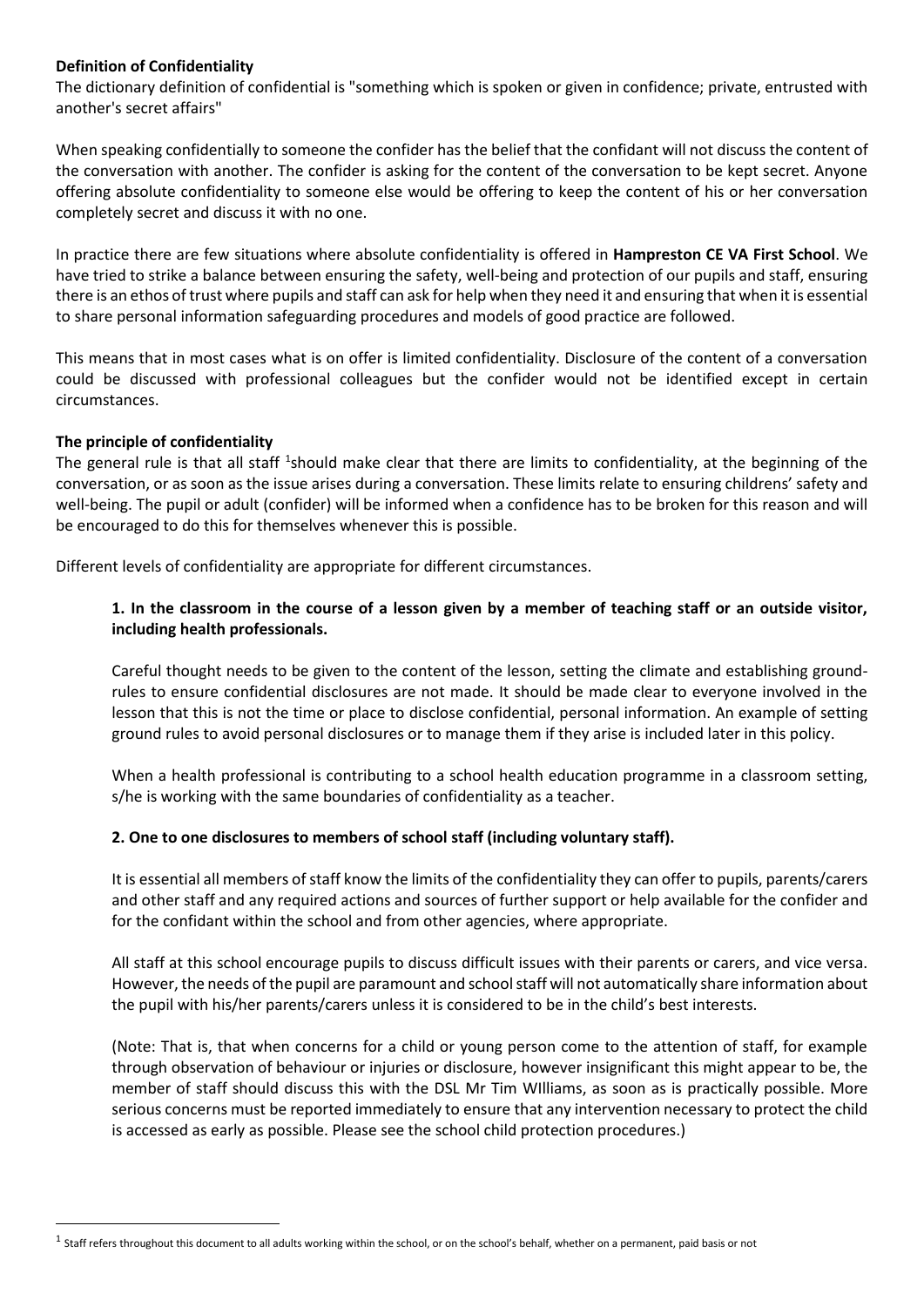# **3. Disclosures to a counsellor, school nurse or health professional operating a confidential service in the school.**

Health professionals such as school nurses can give confidential medical advice to pupils provided they are competent to do so and follow the Fraser Guidelines (guidelines for doctors and other health professionals on giving medical advice to under 16s). School nurses are skilled in discussing issues and possible actions with young people and always have in mind the need to encourage pupils to discuss issues with their parents or carers. However, the needs of the pupil are paramount and the school nurse will not insist that a pupil's parents or carers are informed about any advice or treatment they give.

## **Contraceptive advice and pregnancy:**

The DoH has issued guidance (July 2004) which clarifies and confirms that health professionals owe young people under 16 the same duty of care and confidentiality as older patients. It sets out principles of good practice in providing contraception and sexual health advice to under-16s. The duty of care and confidentiality applies to all under-16s. Whether a young person is competent to consent to treatment or is in serious danger is judged by the health professional on the circumstances of each individual case, not solely on the age of the patient. However, the younger the patient the greater the concern that they may be being abused or exploited. The guidance makes it clear that health professionals must make time to explore whether there may be coercion or abuse. Cases of grave concern would be referred through child protection procedures.

## **Guidance for staff**

School staff (including non-teaching and voluntary staff) should not promise confidentiality. Pupils do not have the right to expect that incidents will not be reported to his/her parents/carers and may not, in the absence of an explicit promise, assume that information conveyed outside that context is private. No member of this school's staff can or should give such a promise.

The safety, well-being and protection of the child is the paramount consideration in all decisions staff at this school make about confidentiality.

School staff are NOT obliged to break confidentiality except where child protection is or may be an issue. However, at Hampreston CE VA First School we believe it is important staff are able to share their concerns about pupils with colleagues in a professional and supportive way, on a need to know basis, to ensure staff receive the guidance and support they need and the pupils' safety and well being is maintained. School staff should discuss such concerns with their line manager or the DSL

# **Teachers, counsellor and health professionals:**

Professional judgement is required by a teacher, counsellor or health professional in considering whether he or she should indicate to a child that the child could make a disclosure in confidence and whether such a confidence could then be maintained having heard the information. In exercising their professional judgement the teacher, counsellor or health professional must consider the best interests of the child including the need to both ensure trust to provide safeguards for our children and possible child protection issues.

All teachers at this school receive basic training in safeguarding as part of their induction to this school and are expected to follow the schools' Safeguarding Policy, child protection and related procedures.

# **Counsellors and Health Professionals:**

At Hampreston CE VA First School we offer some pupils the support of a counsellor and the school nursing service operates a drop in service for pupils. These services are confidential between the counsellor or health professional and the individual pupil. No information is shared with school staff except as defined in the school's child protection procedures and within law. This is essential to maintain the trust needed for these services to meet the needs of our pupils.

#### **Visitors and non-teaching staff:**

At Hampreston CE VA First School, we expect all non-teaching staff, including voluntary staff, except those identified in the paragraph above, to report any disclosures by pupils or parents/carers, of a concerning personal nature to the DSL as soon as possible after the disclosure and in an appropriate setting, so others cannot overhear. This is to ensure the safety, protection and well-being of all our pupils and staff. The DSL will decide what, if any, further action needs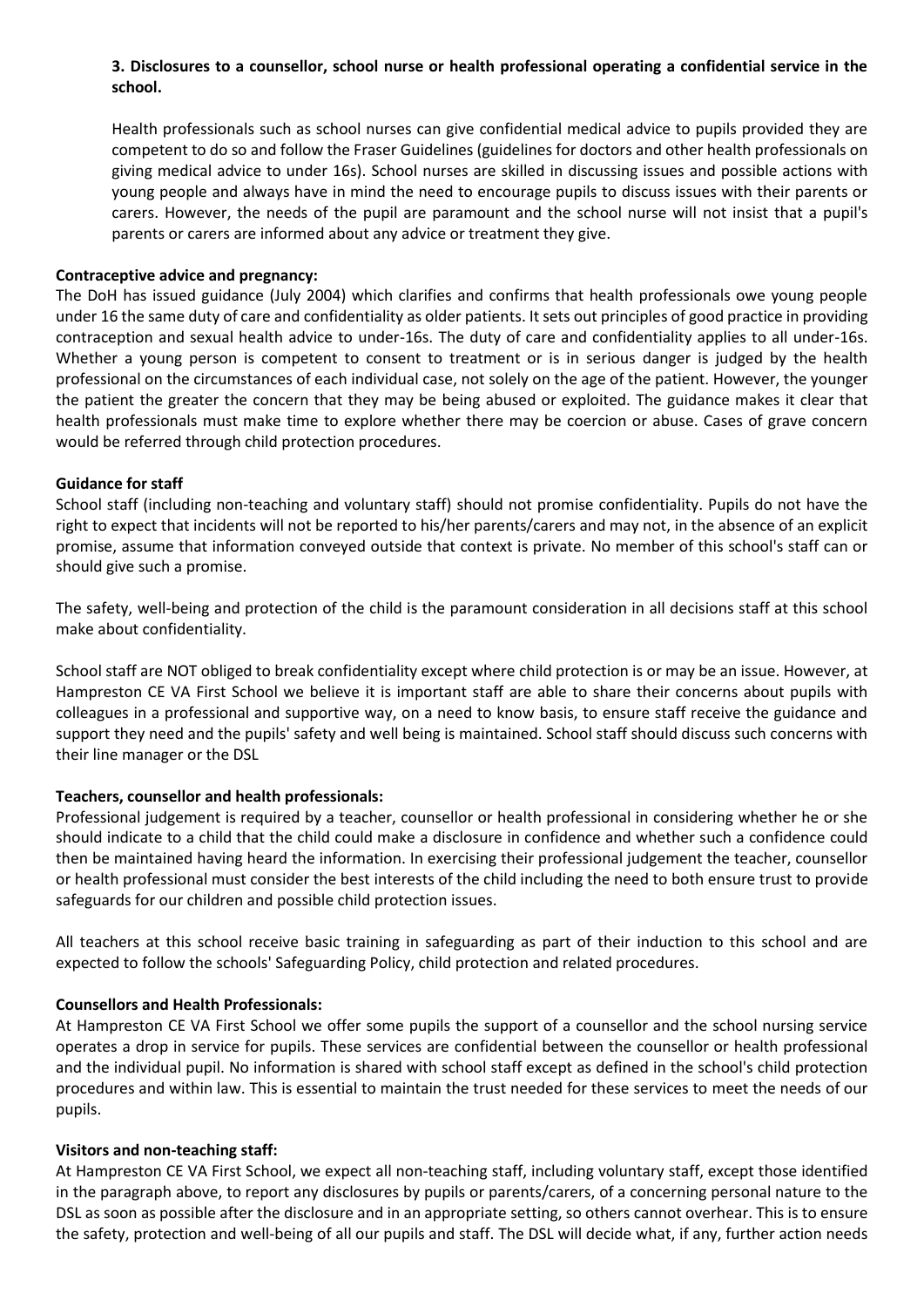to be taken, both to ensure the pupil gets the help and support they need and that the member of staff also gets the support and supervision they need.

## **Parents/carers:**

Hampreston CE VA First School believes that it is essential to work in partnership with parents and carers and we endeavour to keep parents/carers abreast of their child's progress at school, including any concerns about their progress or behaviour. However, we also need to maintain a balance so that our pupils can share any concerns and ask for help when they need it.

Where a pupil does discuss a difficult personal matter, staff will be encouraged to discuss the matter with their parent or carer themselves.

The safety, well-being and protection of our pupils is the paramount consideration in all decisions staff at this school make about confidentiality.

#### **Complex cases**

Where there are areas of doubt about the sharing of information, all staff should seek advice from the Headteacher and/or a LA Safeguarding Officer

## **Use of ground rules to be used in lessons**

We adopt ground rules to ensure a safe environment for teaching, in particular in PSHE and Circle time. This reduces anxiety to pupils and staff and minimises unconsidered, unintended personal disclosures.

At the beginning of each PSHE lesson and Circle time, pupils are reminded of the ground rules by the teacher or outside visitor. The teacher establishes the ground rules together with the pupils at the beginning of each half term of teaching PSHE and Circle time.

## **When confidentiality should be broken and procedures for doing this:**

Reference to confidentiality must not jeopardise the safety and wellbeing of pupils at the school. In cases of possible abuse or neglect staff must use the procedures within the school's child protection procedures to disclose relevant information.

Where this does not apply and you are still concerned and unsure of whether the information should be passed on or other action taken you should speak to Mr Tim Williams or Mr Ryan McNally, in the first instance.

If the Headteacher issues instructions that s/he should be kept informed, all staff must comply. There is always a good reason for this, which you may not know about.

#### **Support for staff**

Staff may have support needs themselves in dealing with some of the personal issues of our pupils and/or parents and carers. At Hampreston CE VA First School we prefer staff to ask for help rather than to make a poor decision because they don't have all the facts or the necessary training, or take worries about pupils home with you.

There are many agencies we can refer pupils to if they need additional support and we have procedures to ensure this happens. We all work together as part of a team to support our pupils and asking for help is a way we ensure school is a happy and safe learning environment.

#### **Onward referral:**

Mrs Wainewright, the SENCO, is responsible for referring pupils to the school counsellor and to outside agencies from the school. Please do not make referrals yourself unless you believe a safeguarding referral to the police or Social Care is necessary and the designated person does not agree. ('What to do if you're worried a child is being abused', DfE 2015).

Pupils can also obtain confidential help themselves, see the information available from e.g.school nurse drop ins, GP, Childline, etc.